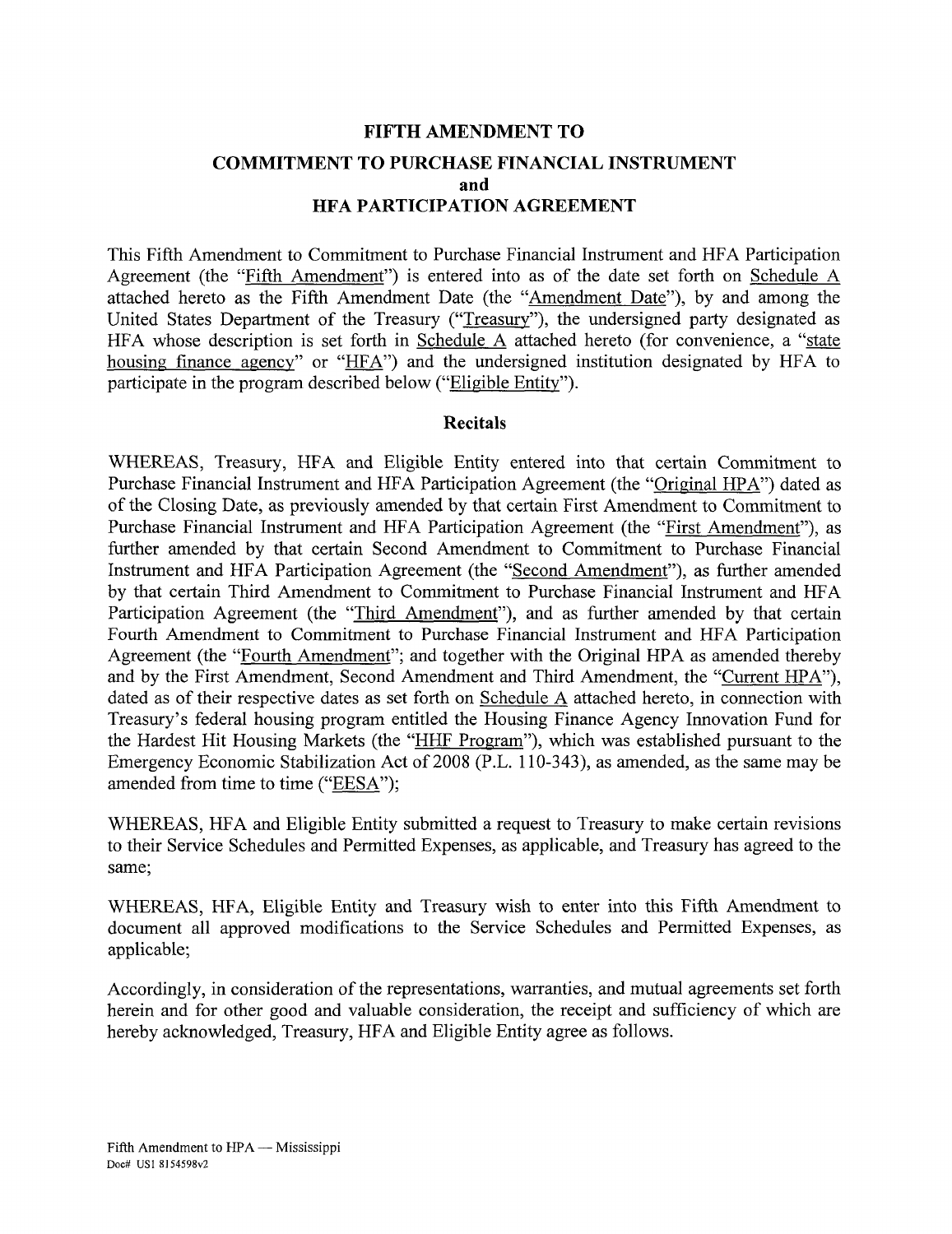## **Agreement**

#### 1. **Amendments**

A. Definitions. All references in the Current HPA to the "Agreement" shall mean the Current HPA, as further amended by this Fifth Amendment; and all references in the Current HPA to Schedules A or B shall mean the Schedules A or B attached to this Fifth Amendment. All references herein to the "HPA" shall mean the Current HPA, as further amended by this Fifth Amendment.

B. Schedule A. Schedule A attached to the Current HPA is hereby deleted in its entirety and replaced with Schedule A attached to this Fifth Amendment.

C. Schedule B. Schedule B attached to the Current HPA is hereby deleted in its entirety and replaced with Schedule B attached to this Fifth Amendment.

D. Schedule C. Schedule C attached to the Current HPA is hereby deleted in its entirety and replaced with Schedule C attached to this Fifth Amendment.

#### $2.$ **Representations, Warranties and Covenants**

A. HFA and Eligible Entity. HFA and Eligible Entity, each for itself, make the following representations, warranties and covenants to Treasury and the truth and accuracy of such representations and warranties and compliance with and performance of such covenants are continuing obligations of HFA and Eligible Entity, each as to itself. In the event that any of the representations or warranties made herein cease to be true and correct or HFA or Eligible Entity breaches any of its covenants made herein, HFA or Eligible Entity, as the case may be, agrees to notify Treasury immediately and the same shall constitute an Event of Default under the HPA.

(1) HFA and Eligible Entity each hereby certifies, represents and warrants as of the date hereof that each of the representations and warranties of HFA or Eligible Entity, as applicable, contained in the HPA are true, correct, accurate and complete in all material respects as of the date hereof. All covenants of HFA or Eligible Entity, as applicable, contained in the HPA shall remain in full force and effect and neither HFA, nor Eligible Entity is in breach of any such covenant.

(2) Eligible Entity has the full corporate power and authority to enter into, execute, and deliver this Fifth Amendment and any other closing documentation delivered to Treasury in connection with this Fifth Amendment, and to perform its obligations hereunder and thereunder.

(3) HFA has the full legal power and authority to enter into, execute, and deliver this Fifth Amendment and any other closing documentation delivered to Treasury in connection with this Fifth Amendment, and to perform its obligations hereunder and thereunder.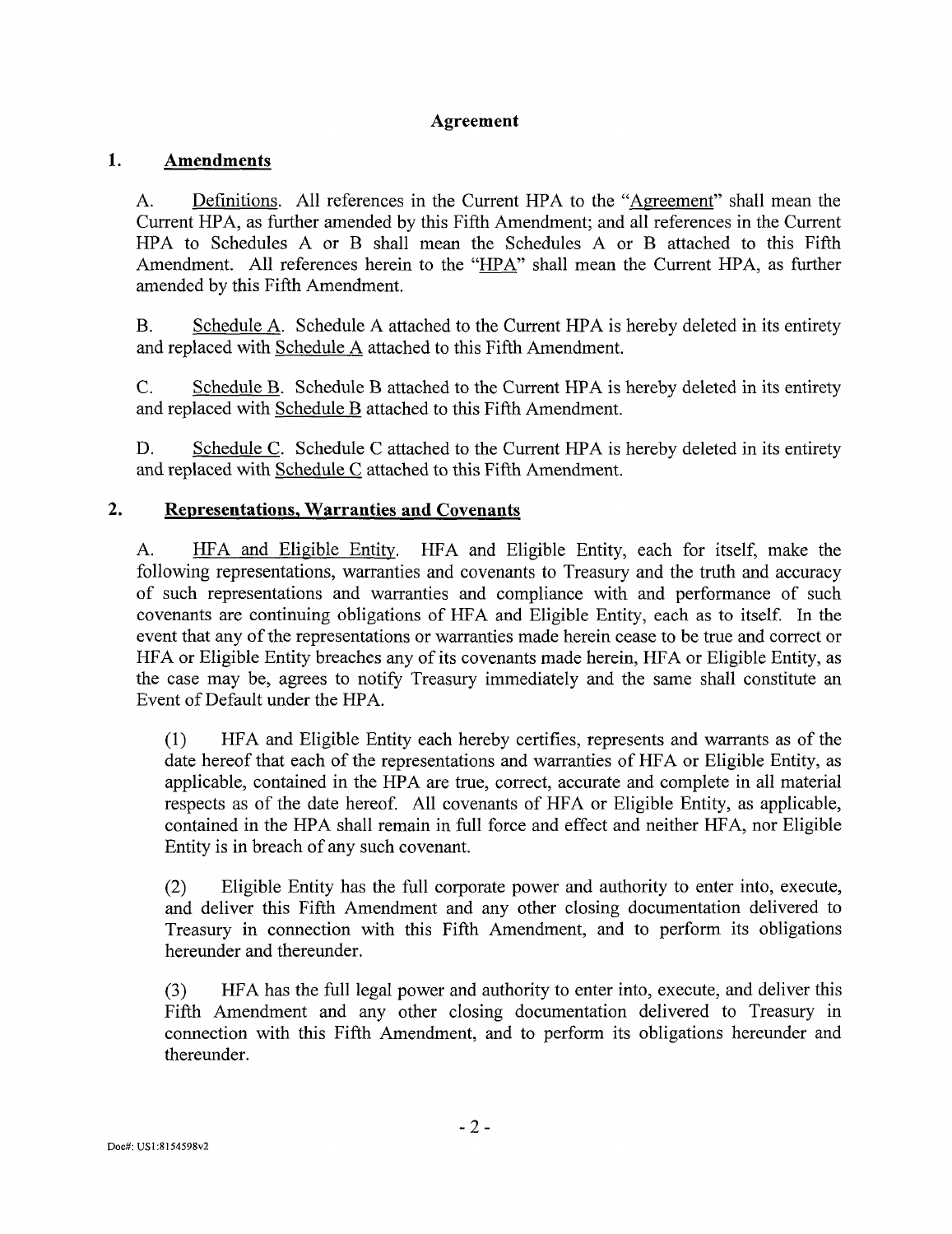#### 3. **Miscellaneous**

A. The recitals set forth at the beginning of this Fifth Amendment are true and accurate and are incorporated herein by this reference.

B. Capitalized terms used but not defined herein shall have the meanings ascribed to them in the HPA.

C. Any provision of the HPA that is determined to be prohibited or unenforceable in any jurisdiction shall, as to such jurisdiction, be ineffective to the extent of such prohibition or unenforceability without invalidating the remaining provisions of the HPA, and no such prohibition or unenforceability in any jurisdiction shall invalidate such provision in any other jurisdiction.

D. This Fifth Amendment may be executed in two or more counterparts (and by different parties on separate counterparts), each of which shall be deemed an original, but all of which together shall constitute one and the same instrument. Facsimile or electronic copies of this Fifth Amendment shall be treated as originals for all purposes.

## [SIGNATURE PAGE FOLLOWS; REMAINDER OF PAGE INTENTIONALLY LEFT BLANK]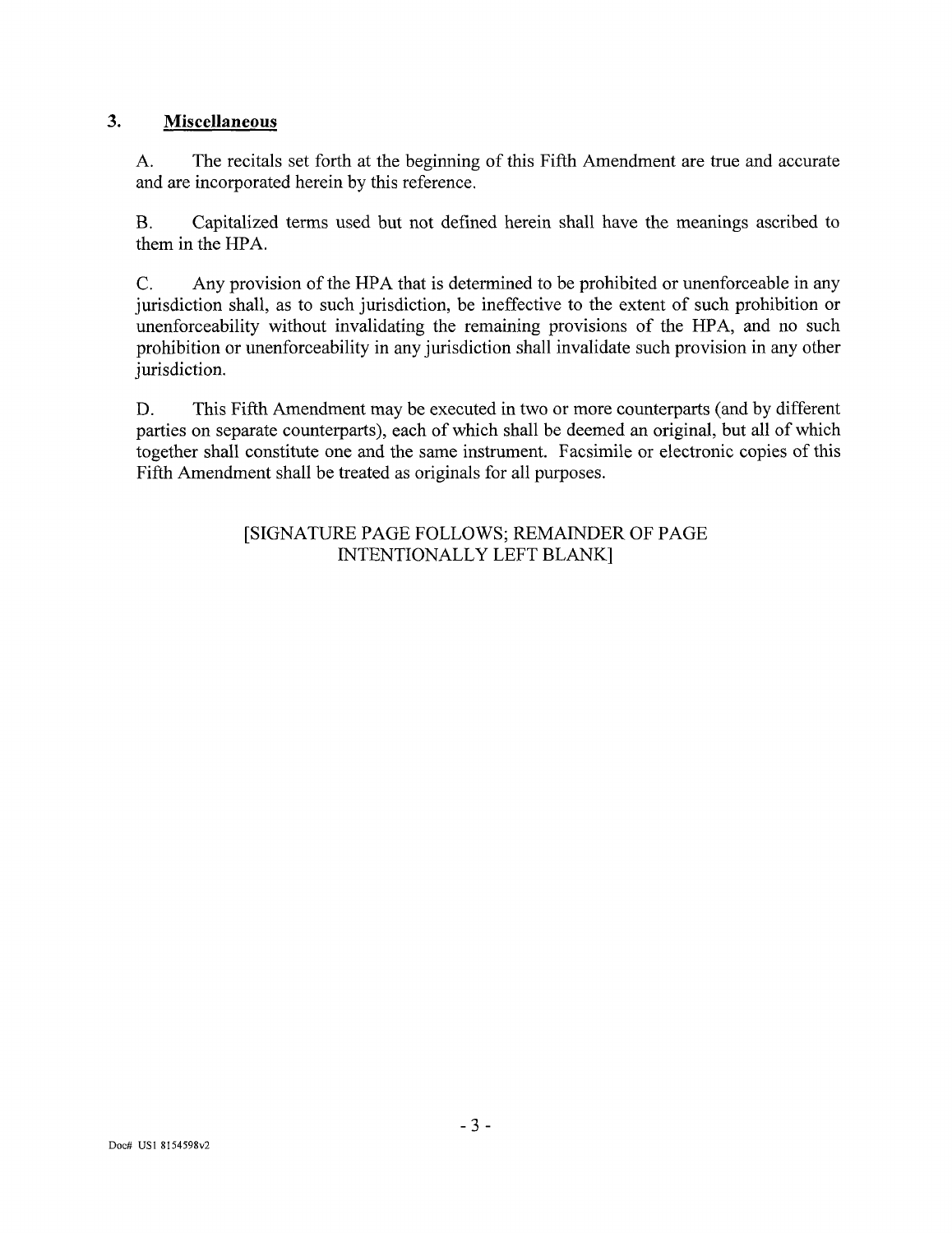**In Witness Whereof,** HFA, Eligible Entity and Treasury by their duly authorized officials hereby execute and deliver this Fifth Amendment to Commitment to Purchase Financial Instrument and HFA Participation Agreement as of the Amendment Date.

#### **HFA:**

### **TREASURY:**

MISSISSIPPI HOME CORPORATION

UNITED STATES DEPARTMENT OF THE **TREASURY** 

By: /s/ Dianne Bolen Name: Dianne Bolen Title: Executive Director By:

Name: Timothy G. Massad Title: Assistant Secretary for Financial Stability

### **ELIGIBLE ENTITY:**

MISSISSIPPI HOME CORPORATION

By: /s/ Dianne Bolen Name: Dianne Bolen Title: Executive Director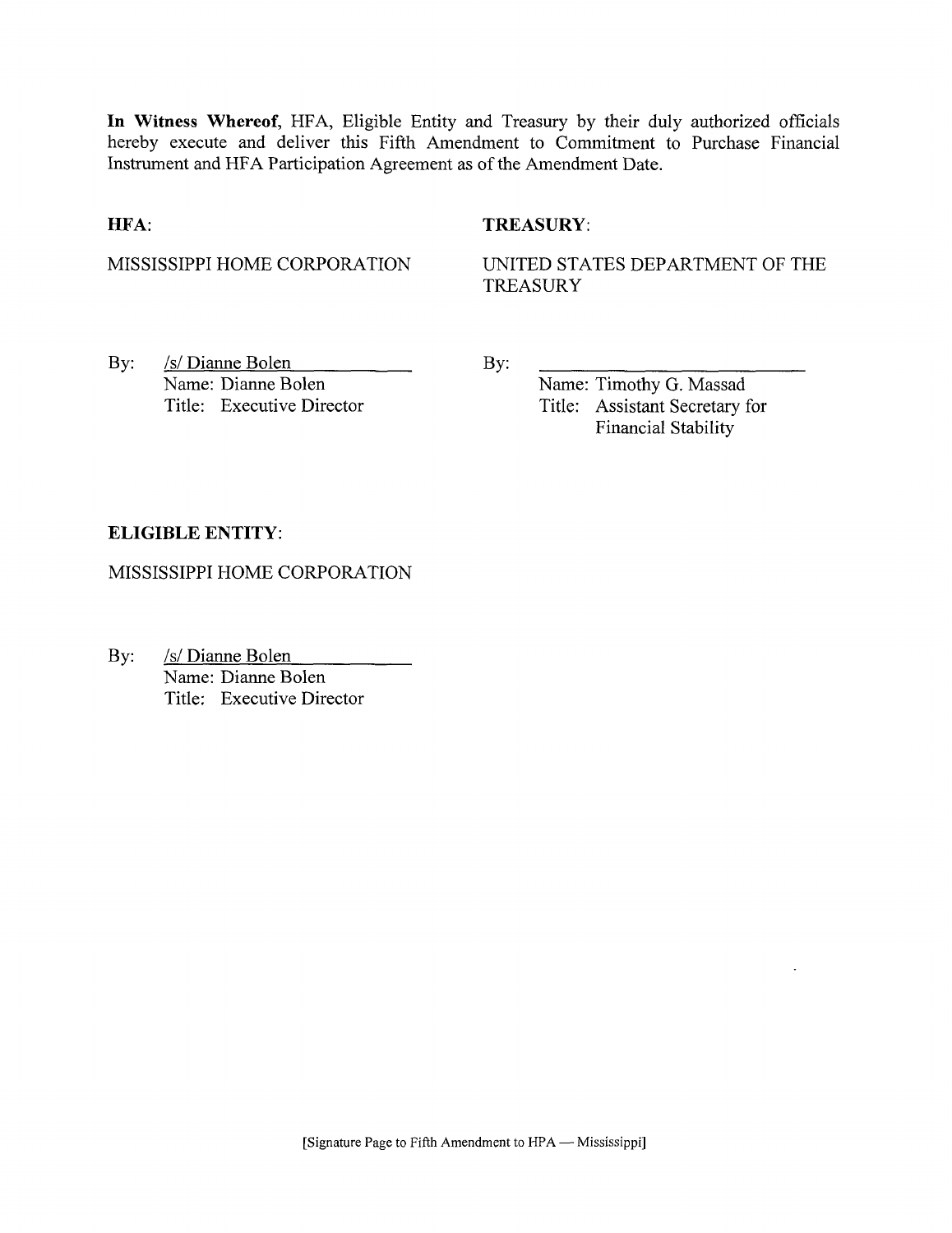**In Witness Whereof,** *HFA,* Eligible Entity and Treasury by their duly authorized officials hereby execute and deliver this Fifth Amendment to Commitment to Purchase Financial Instrument and HFA Participation Agreement as of the Amendment Date.

HFA:

#### TREASURY:

MISSISSIPPI HOME CORPORATION

UNITED STATES DEPARTMENT OF THE TREASURY

By:

Name: Dianne Bolen Title: Executive Director

**/""**  By:  $\angle$ CIV L<sup>-</sup>C/

Name: Timothy G. Massad Title: Assistant Secretary for Financial Stability

#### **ELIGIBLE ENTITY:**

MISSISSIPPI HOME CORPORATION

By:

Name: Dianne Bolen Title: Executive Director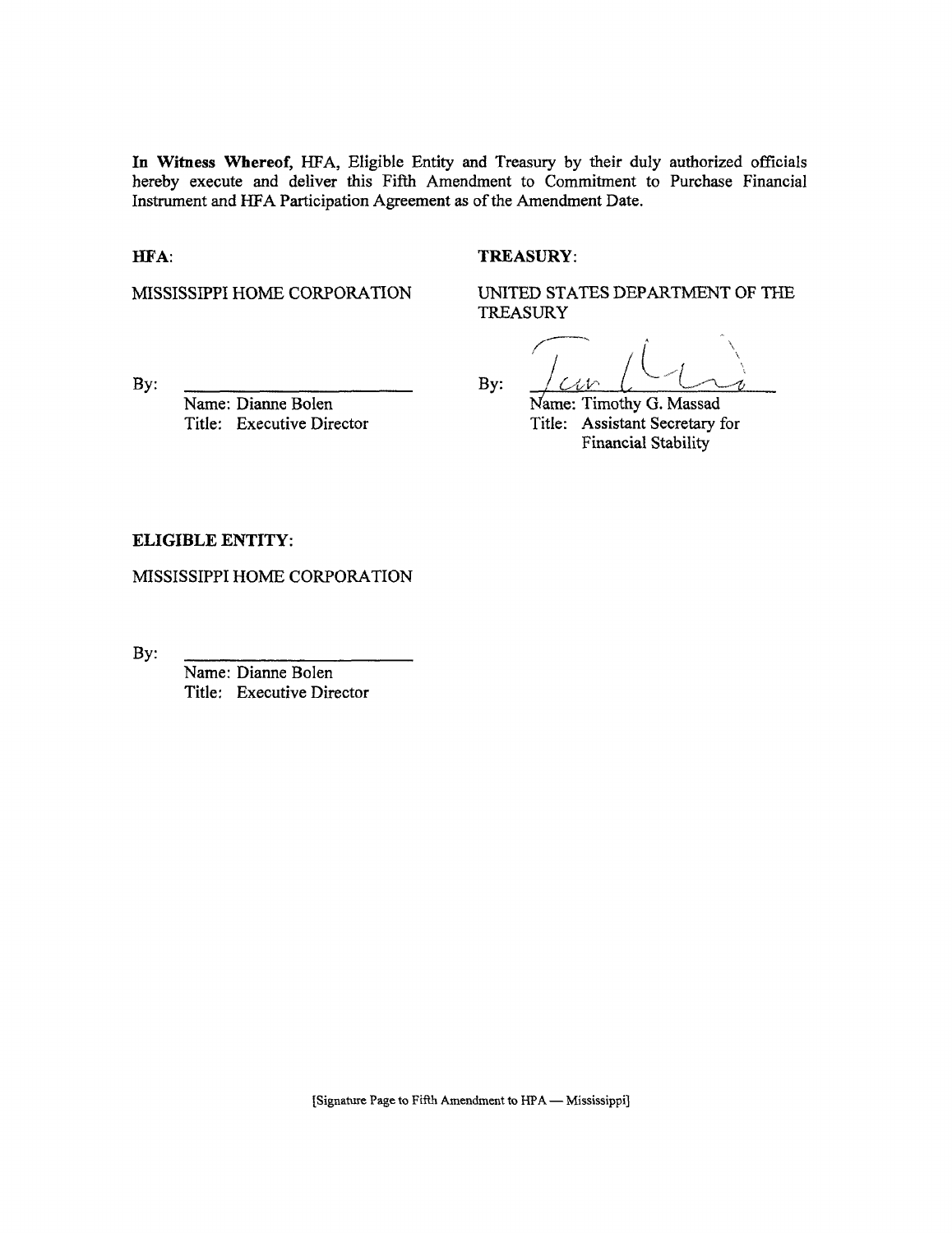## **EXHIBITS AND SCHEDULES**

Schedule A Basic Information<br>Schedule B Service Schedules

Schedule B Service Schedules<br>Schedule C Permitted Expense

Permitted Expenses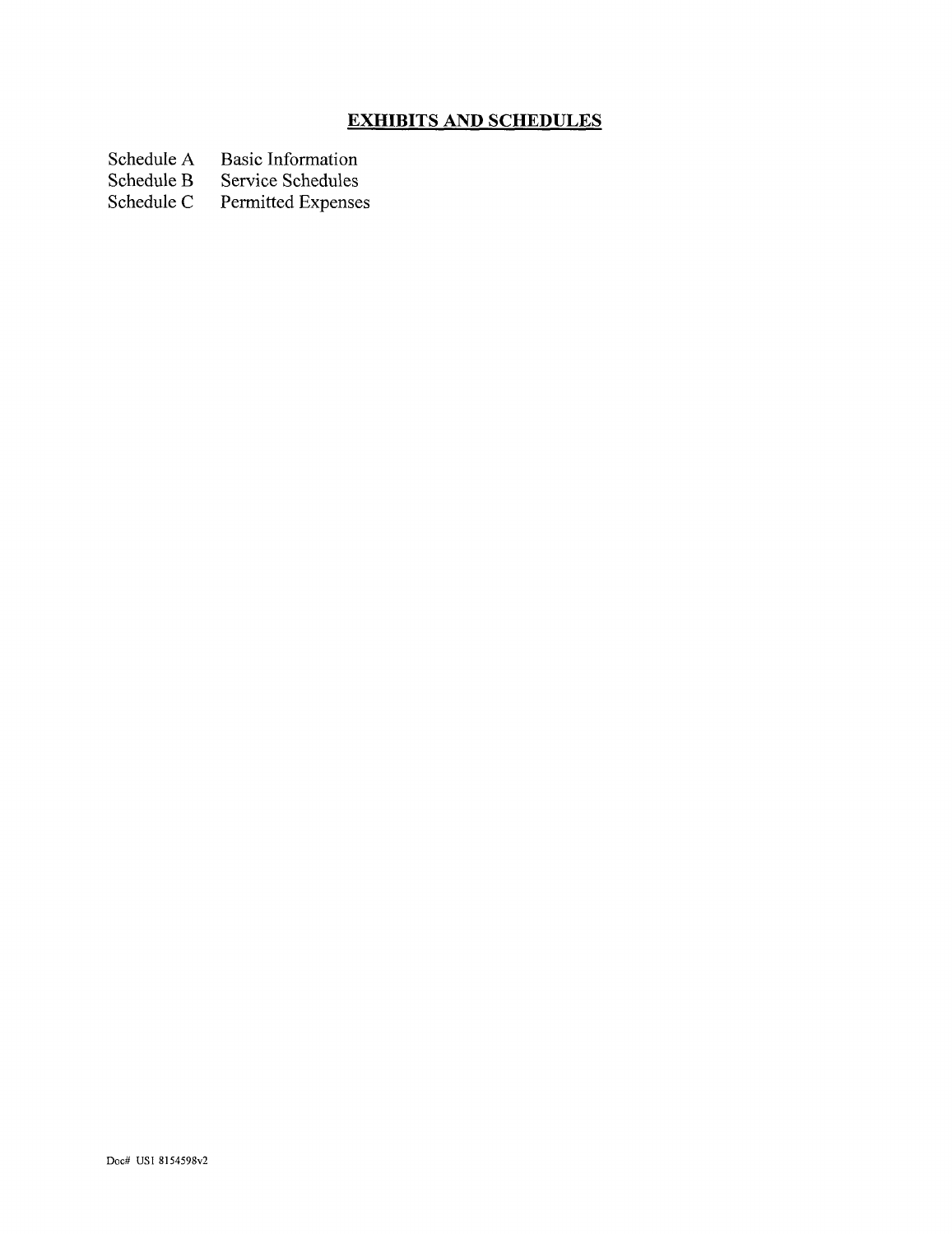## **SCHEDULE A**

## **BASIC INFORMATION**

| Eligible Entity Information:            |                                                                                                                                                                                                          |  |
|-----------------------------------------|----------------------------------------------------------------------------------------------------------------------------------------------------------------------------------------------------------|--|
| Name of the Eligible Entity:            | Mississippi Home Corporation                                                                                                                                                                             |  |
| Corporate or other organizational form: | public body corporate and politic, separate<br>and apart from the State of Mississippi<br>constituting a governmental instrumentality<br>under the constitution and laws of the State<br>of Mississippi. |  |
| Jurisdiction of organization:           | Mississippi                                                                                                                                                                                              |  |
| Notice Information:                     |                                                                                                                                                                                                          |  |
| HFA Information:<br>Name of HFA:        | Mississippi Home Corporation <sup>1</sup>                                                                                                                                                                |  |
|                                         |                                                                                                                                                                                                          |  |
| Organizational form:                    | public body corporate and politic, separate<br>and apart from the State of Mississippi<br>constituting a governmental instrumentality<br>under the constitution and laws of the State<br>of Mississippi. |  |
| Date of Application:                    | September 1, 2010                                                                                                                                                                                        |  |
| Date of Action Plan:                    | September 1, 2010                                                                                                                                                                                        |  |
| Notice Information:                     | Same as notice information for Eligible<br>Entity.                                                                                                                                                       |  |
| Program Participation Cap:              | \$101,888,323.00                                                                                                                                                                                         |  |
| Portion of Program Participation Cap    |                                                                                                                                                                                                          |  |

1 References in the Agreement to the term "HFA" shall mean the Mississippi Home Corporation ("MHC") in its capacity as HFA as such term is used in the Agreement; and references in the Agreement to the term "Eligible Entity" shall mean MHC, in its capacity as Eligible Entity as such term is used in the Agreement.

 $\bar{t}$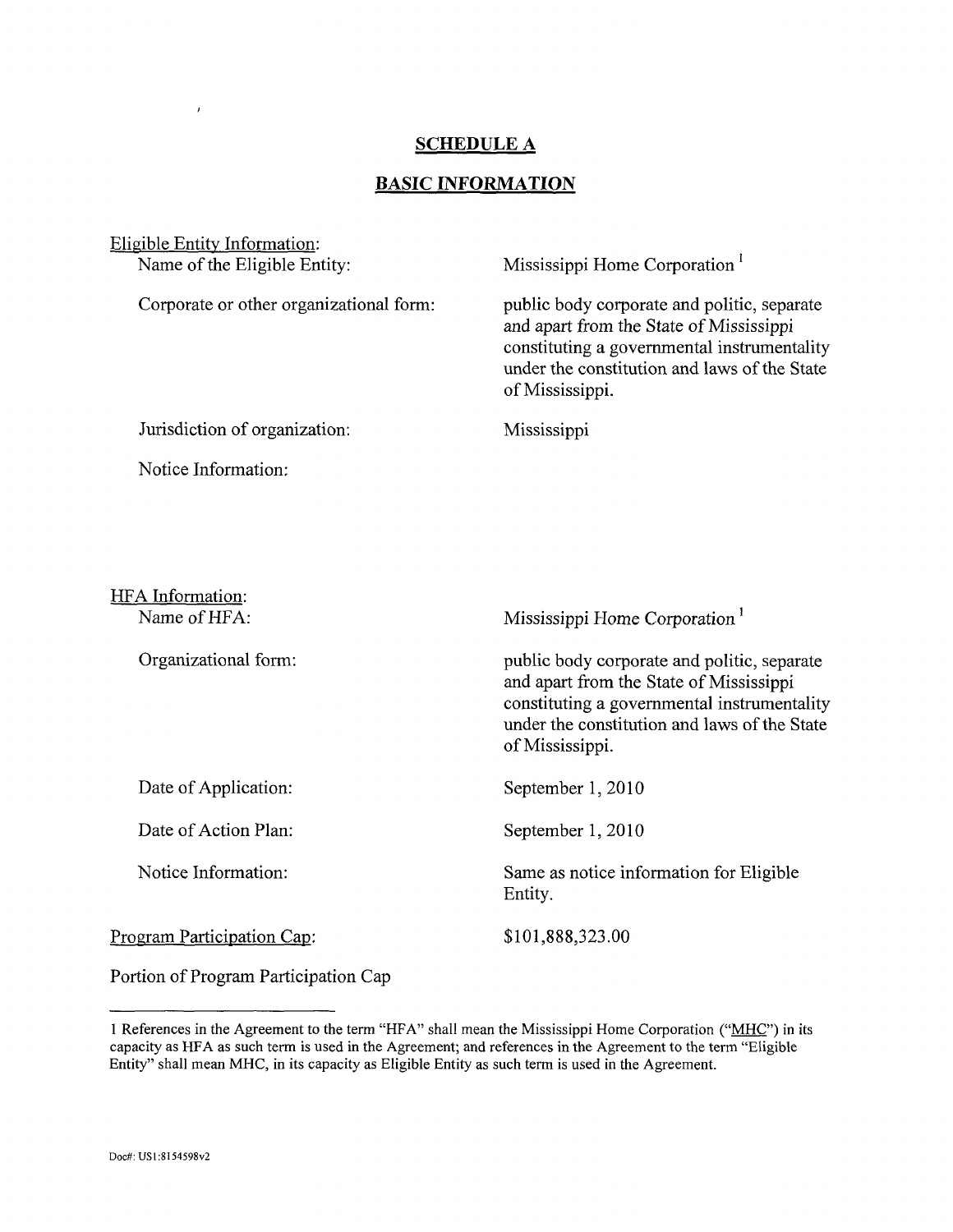| Representing Original HHF Funds:                                             | \$38,036,950.00                                                                                                                                           |
|------------------------------------------------------------------------------|-----------------------------------------------------------------------------------------------------------------------------------------------------------|
| Portion of Program Participation Cap<br>Representing Unemployment HHF Funds: | \$38,036,950.00                                                                                                                                           |
| Permitted Expenses:                                                          | \$12,765,208.00                                                                                                                                           |
| <b>Closing Date:</b>                                                         | September 23, 2010                                                                                                                                        |
| First Amendment Date:                                                        | September 29, 2010                                                                                                                                        |
| <b>Second Amendment Date:</b>                                                | December 16, 2010                                                                                                                                         |
| Third Amendment Date:                                                        | December 8, 2011                                                                                                                                          |
| Fourth Amendment Date:                                                       | January 25, 2012                                                                                                                                          |
| Fifth Amendment Date:                                                        | September 28, 2012                                                                                                                                        |
| <b>Eligible Entity Depository Account Information:</b>                       | See account information set forth in the<br>Depository Account Control Agreement<br>between Treasury and Eligible<br>Entity<br>regarding the HHF Program. |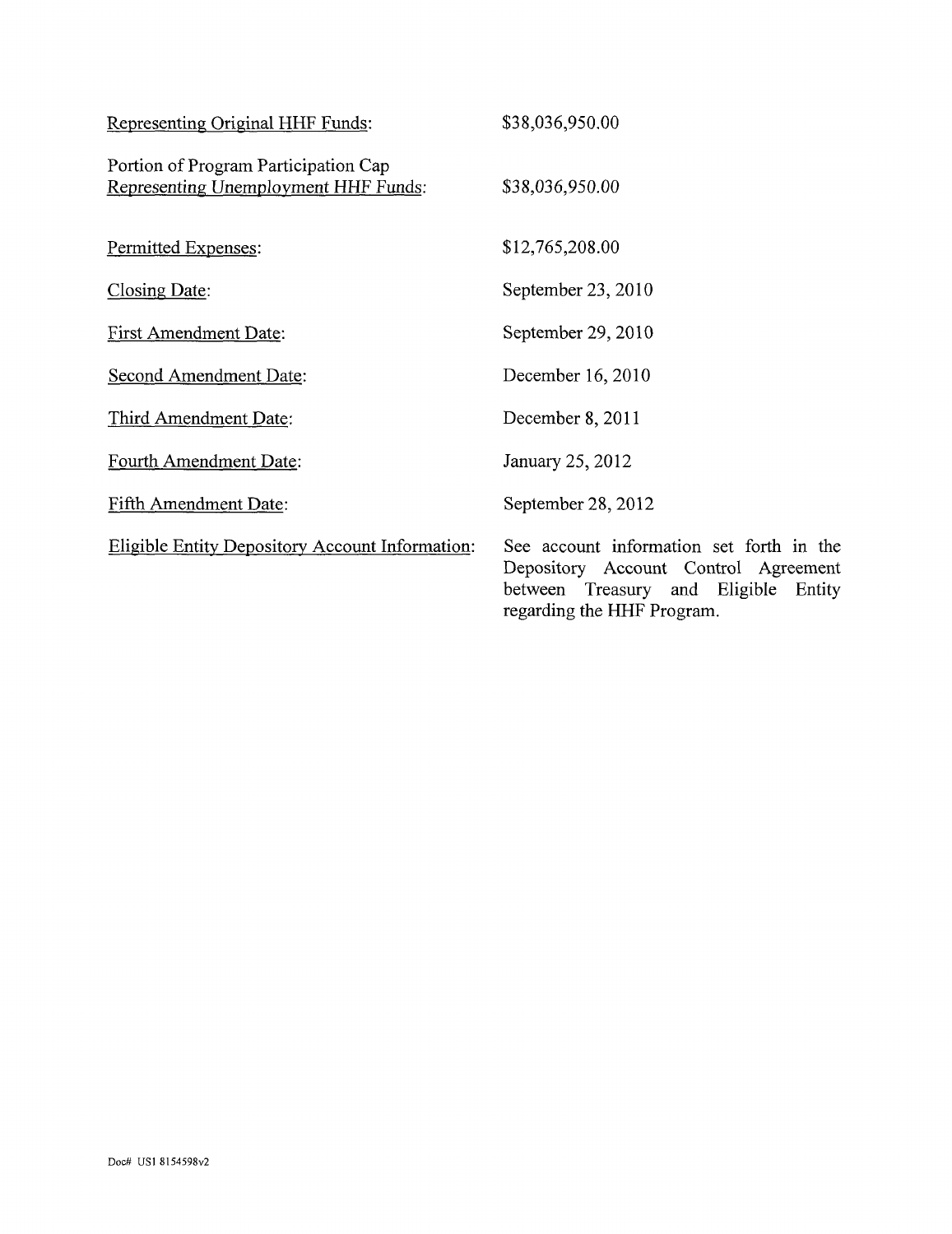#### SCHEDULE B

### SERVICE SCHEDULES

The Service Schedules attached as Schedule B to the Current HPA are hereby deleted in their entirety and replaced with the attached Service Schedules (numbered sequentially as Service Schedule B-l, Service Schedule B-2, et. seq.), which collectively comprise Schedule B to the HPA.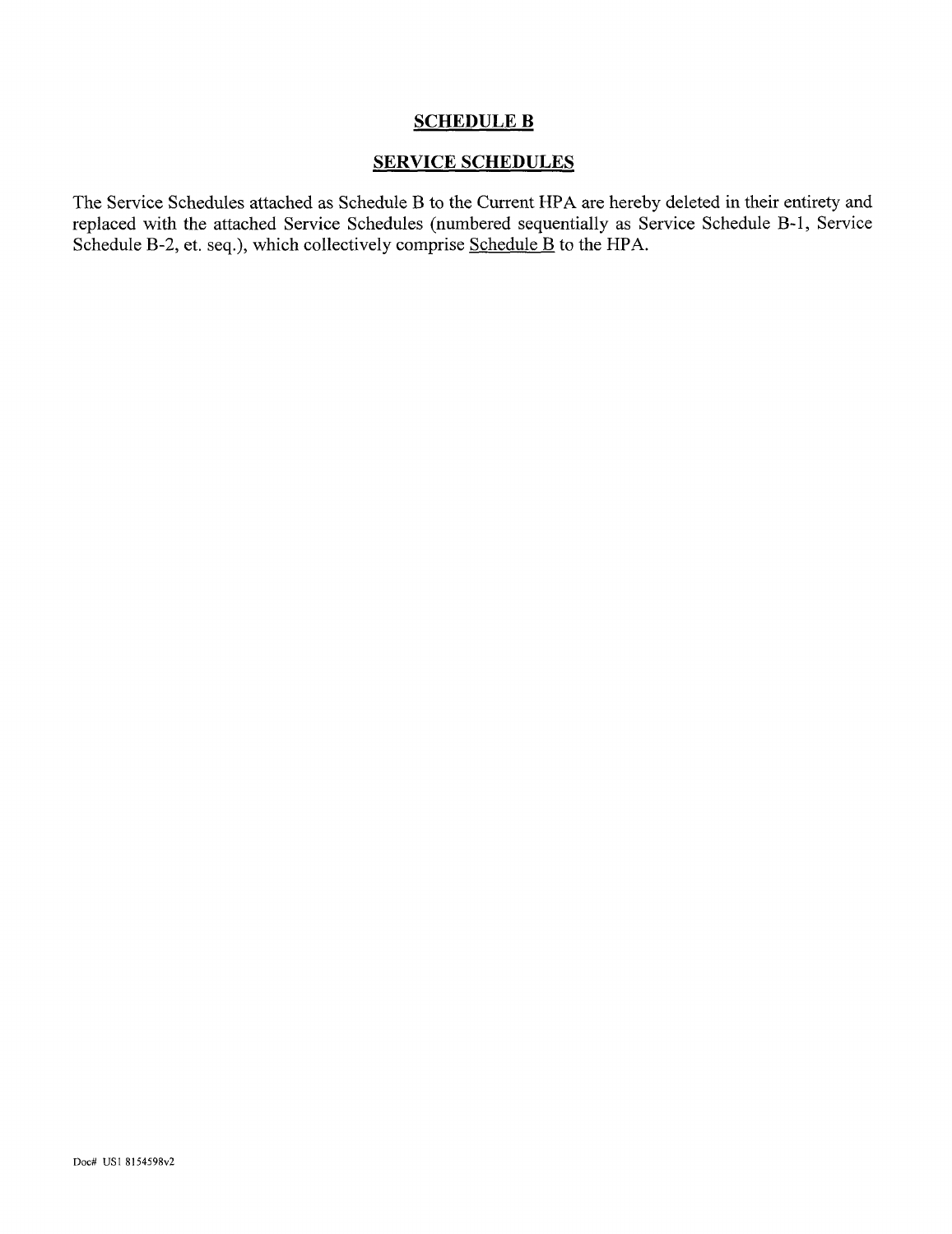# **SERVICE SCHEDULE B-l**

# **Mississippi Home Corporation**

# **Home Saver Program**

# **Summary Guidelines**

| 1.<br><b>Program Overview</b> | Mortgage Assistance Option. Mississippi Home Corporation<br>(MHC) will offer its Home Saver Program (HSP) to borrowers<br>that are unemployed or substantially underemployed. MHC will<br>pay 100% of the monthly mortgage payment for up to twelve<br>$(12)$ months.                                                                                                                                                                                                                                                                                                                                                                                                                                                                                                                                                                              |
|-------------------------------|----------------------------------------------------------------------------------------------------------------------------------------------------------------------------------------------------------------------------------------------------------------------------------------------------------------------------------------------------------------------------------------------------------------------------------------------------------------------------------------------------------------------------------------------------------------------------------------------------------------------------------------------------------------------------------------------------------------------------------------------------------------------------------------------------------------------------------------------------|
|                               | Borrowers that choose Mortgage Assistance Option are eligible<br>for up to a total of \$50,000 of arrearage assistance which must<br>cover a minimum of twelve (12) months of mortgage payments<br>as specified in the HSP guidelines. A cap of \$50,000 is the<br>maximum amount permitted for the Mortgage Assistance Option<br>regardless of whether or not the Education Option (described<br>below) is included.                                                                                                                                                                                                                                                                                                                                                                                                                              |
|                               | Education Option. MHC will pay 100% of a borrower's<br>monthly mortgage payment for up to twelve (12) months and up<br>to an additional twelve (12) months if a borrower (at their own<br>expense) enters an educational program that leads to a<br>certification or degree from one of the state's community<br>colleges or a four-year institution if such program can be<br>completed within twenty-four (24) months. If borrower ceases to<br>participate in the educational program within the first twelve<br>(12) months thereof, mortgage support will continue through the<br>first twelve (12) months. If borrower ceases to participate in the<br>educational program after twelve (12) months, benefits end no<br>later than end of quarter or semester the client discontinues his<br>or her participation in such education program. |
|                               | Borrowers in distressed counties will be eligible for up to $s$ ix $(6)$<br>additional months of monthly mortgage payment assistance to<br>find a job after they complete the educational program of their<br>choice. Assistance may also be provided to pay arrearage<br>accumulated during a period of unemployment or substantial<br>underemployment.                                                                                                                                                                                                                                                                                                                                                                                                                                                                                           |
|                               | Reinstatement Option. Homeowners who have fallen behind on<br>their mortgage and need help catching up, but who have<br>recovered and can now sustain the mortgage can receive up to<br>\$50,000, which can be applied toward delinquent first mortgage                                                                                                                                                                                                                                                                                                                                                                                                                                                                                                                                                                                            |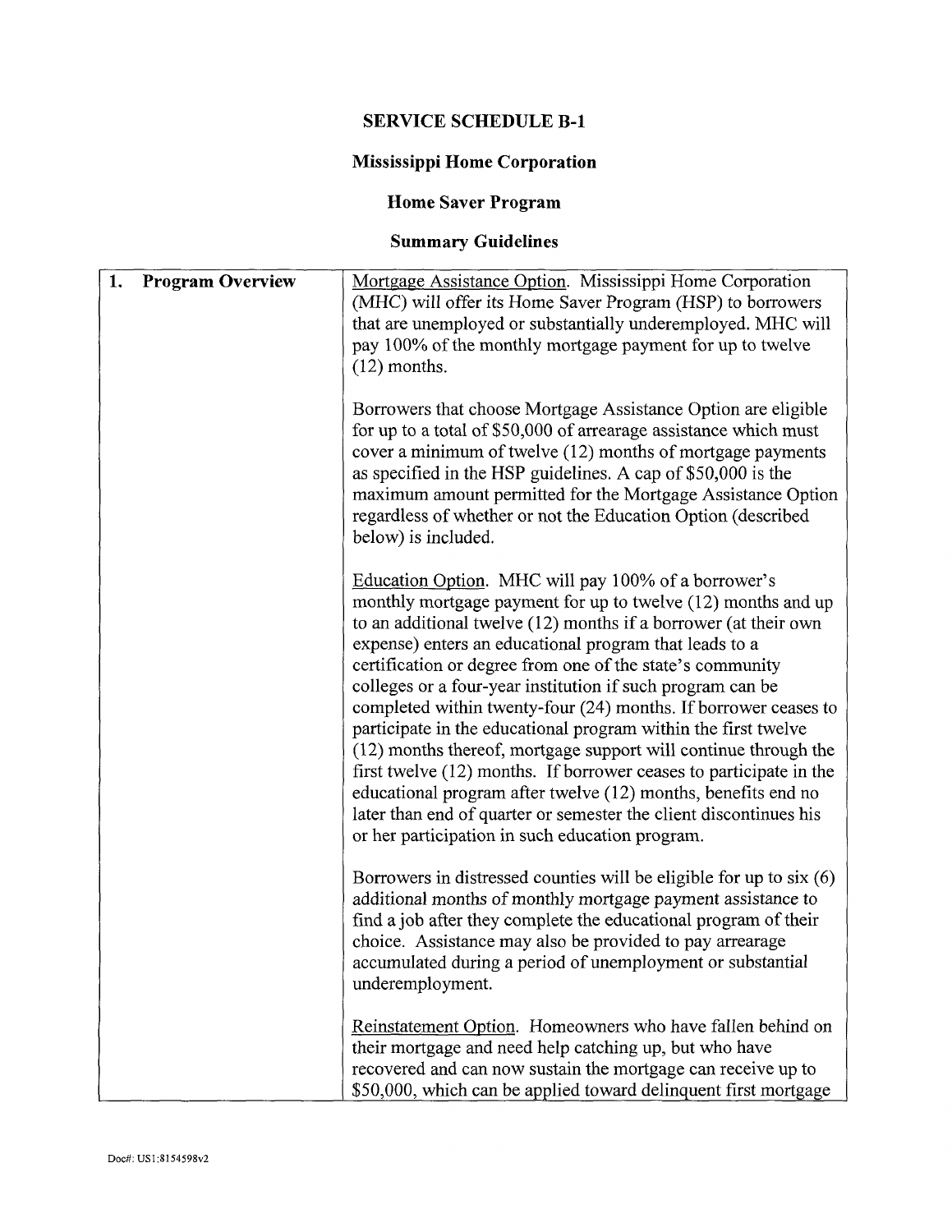|    |                                                                                       | payments, delinquent property taxes and any accrued escrow<br>shortages.                                                                                                                                                                                                                                                                                                                                                 |
|----|---------------------------------------------------------------------------------------|--------------------------------------------------------------------------------------------------------------------------------------------------------------------------------------------------------------------------------------------------------------------------------------------------------------------------------------------------------------------------------------------------------------------------|
|    |                                                                                       | Unemployed borrowers will enter the HSP through the MHC<br>intake process. MHC will not limit the monthly mortgage<br>payment amount per month, but will limit the total HSP<br>assistance to \$50,000. The assistance can be paid for a total up<br>to thirty (30) months plus arrearage if necessary. The borrowers<br>will not make any payments.                                                                     |
|    |                                                                                       | Underemployed and Self-employed borrowers will enter the<br>HSP through the intake process of the housing counseling<br>agencies. MHC will not limit the monthly mortgage payment<br>amount per month, but will limit the total HSP assistance to<br>\$50,000. The assistance can be paid to borrowers for a total up<br>to thirty (30) months plus arrearage if necessary. The borrowers<br>will not make any payments. |
| 2. | <b>Program Goals</b>                                                                  | The goal of the HSP is to provide borrowers the time necessary<br>to improve their chances of finding a job that pays them enough<br>to cover their monthly mortgage payments.                                                                                                                                                                                                                                           |
| 3. | <b>Target Population /</b><br>Areas                                                   | The HSP will allow borrowers in distressed counties, those with<br>unemployment rates above 11.4% (Mississippi's June 2010<br>average unemployment rate) to receive up to 6 additional<br>months of monthly mortgage payment assistance. Distressed<br>counties account for 79%, or 65 of Mississippi's 82 counties.                                                                                                     |
| 4. | <b>Program Allocation</b><br>(Excluding<br><b>Administrative</b><br><b>Expenses</b> ) | \$89,123,115.00                                                                                                                                                                                                                                                                                                                                                                                                          |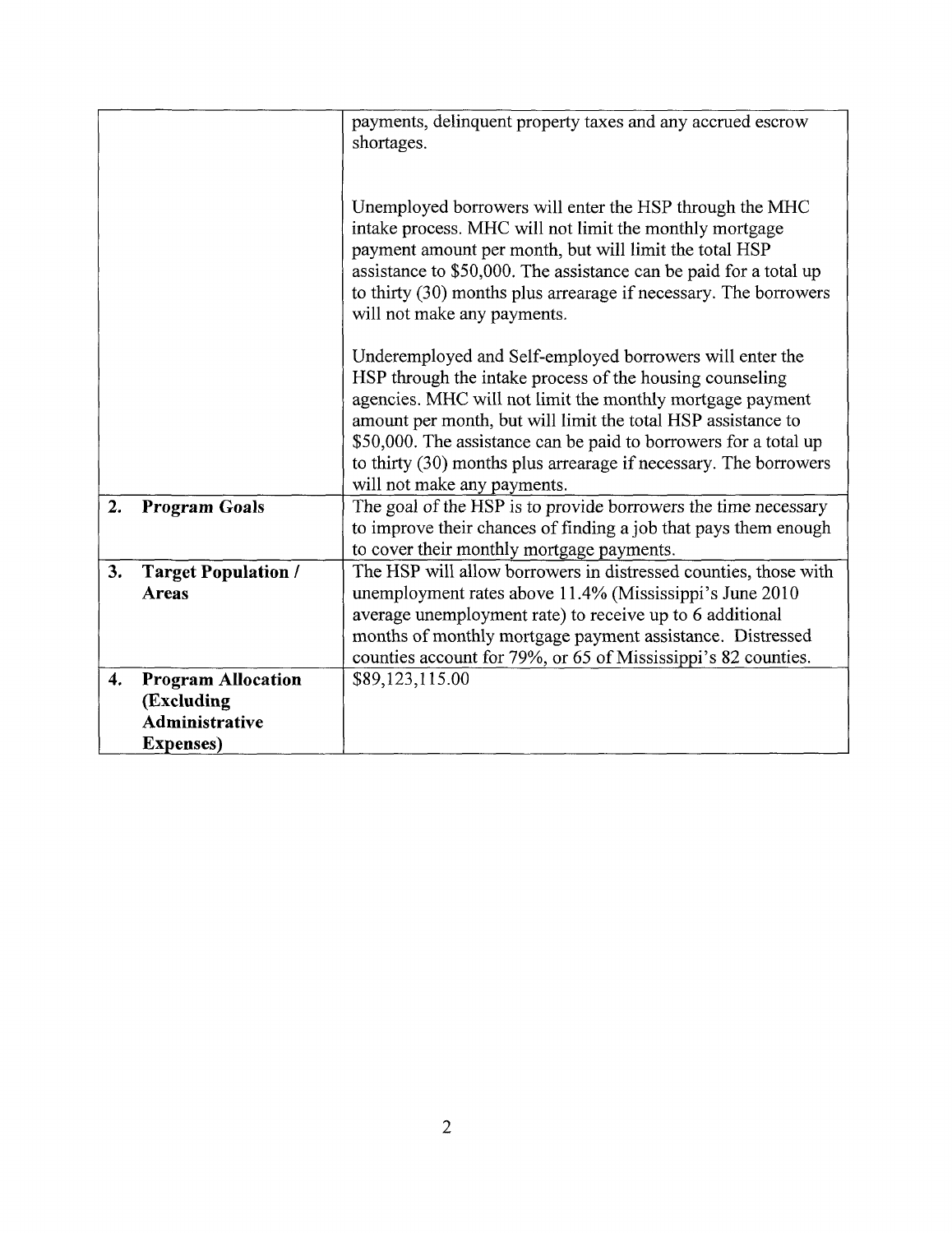| 5.<br><b>Borrower Eligibility</b><br>Criteria               | The borrower must have a monthly mortgage payment that<br>they cannot afford due to unemployment or a reduction in<br>income due to underemployment that can be documented, as<br>specified in the HSP guidelines. All borrowers are required<br>to submit a hardship affidavit documenting inability to pay<br>their mortgage.<br>Job loss had to occur on or after January 1, 2008.<br>٠<br>Mortgage must have been made prior to hardship for<br>۰ |
|-------------------------------------------------------------|-------------------------------------------------------------------------------------------------------------------------------------------------------------------------------------------------------------------------------------------------------------------------------------------------------------------------------------------------------------------------------------------------------------------------------------------------------|
|                                                             | borrowers applying for HSP funds except if borrower is<br>seeking to use HAMP UP program, where mortgage must<br>have been closed prior to January 1, 2009.                                                                                                                                                                                                                                                                                           |
|                                                             | The unemployed borrower must be eligible to receive or<br>٠<br>have exhausted unemployment compensation from the<br>Mississippi Department of Employment Security.                                                                                                                                                                                                                                                                                    |
|                                                             | Self-employed borrowers must be eligible to receive or have<br>٠<br>exhausted unemployment compensation from MDES, or be<br>able to document loss of income, as specified in the HSP<br>guidelines.                                                                                                                                                                                                                                                   |
|                                                             | The borrower must be a resident of the State of Mississippi.                                                                                                                                                                                                                                                                                                                                                                                          |
|                                                             | The housing counseling agencies will review under-<br>٠<br>employed and self-employed borrower's applications and<br>make a recommendation to MHC about eligibility.                                                                                                                                                                                                                                                                                  |
| 6.<br><b>Property / Loan</b><br><b>Eligibility Criteria</b> | The property must be located in the State of Mississippi.<br>۰                                                                                                                                                                                                                                                                                                                                                                                        |
|                                                             | The property must be occupied as the borrower's primary<br>residence.                                                                                                                                                                                                                                                                                                                                                                                 |
|                                                             | The property must be a single-family, one- to five-unit<br>dwelling, condominium or townhome, must be classified as<br>real estate and affixed on a permanent foundation if a<br>manufactured or mobile home.                                                                                                                                                                                                                                         |
|                                                             | Mortgage must have been made prior to hardship for<br>borrowers applying for HSP funds except if borrower is<br>seeking to use HAMP UP program, where mortgage must<br>have been closed prior to January 1, 2009.                                                                                                                                                                                                                                     |
|                                                             | The unpaid principal balance of first mortgage must not be<br>greater than \$271,000.                                                                                                                                                                                                                                                                                                                                                                 |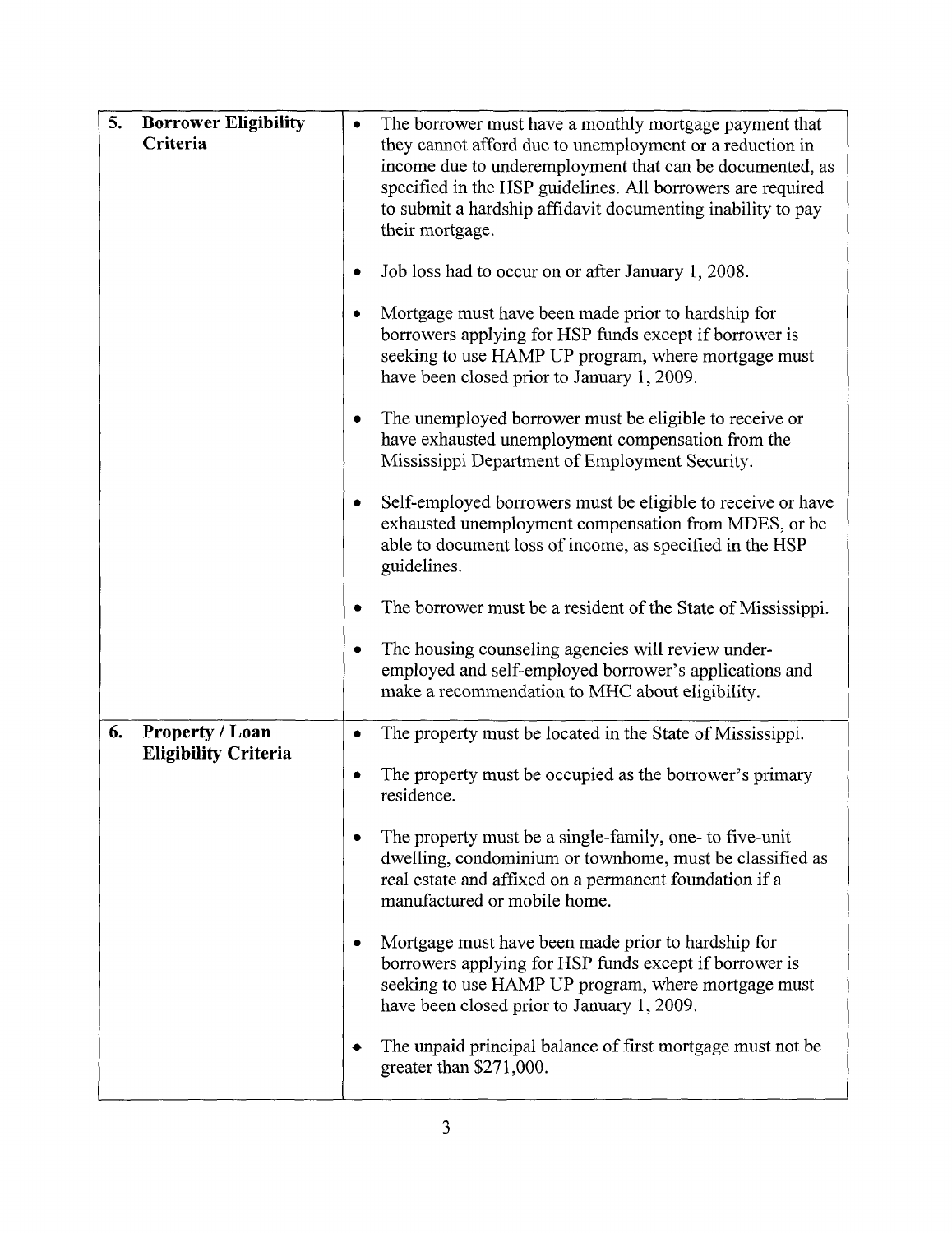|    |                                | Members of the U.S. Armed Forces who have experienced              |  |
|----|--------------------------------|--------------------------------------------------------------------|--|
|    |                                | any drop in income due to deployment.                              |  |
|    |                                |                                                                    |  |
| 7. | <b>Program Exclusions</b>      | Although a borrower with a second mortgage may be                  |  |
|    |                                | eligible for HSP, HSP payments will only be made towards           |  |
|    |                                | the first mortgage.                                                |  |
|    |                                |                                                                    |  |
|    |                                | Borrowers in active bankruptcy.                                    |  |
|    |                                |                                                                    |  |
|    |                                | Seasonal workers.                                                  |  |
|    |                                |                                                                    |  |
|    |                                | Servicers that are not a state- or federally-regulated financial   |  |
|    |                                | institution. (effective with applications after 8/09/2011)         |  |
| 8. | <b>Structure of Assistance</b> | The HSP will be made available as assistance in the form of a      |  |
|    |                                | five-year, 0% interest, non-recourse, non-amortizing,              |  |
|    |                                | subordinate loan, secured by a junior lien recorded against the    |  |
|    |                                | property, where 20% of the principal will be forgiven each year    |  |
|    |                                | so long as the eligible borrowers continue to occupy the house     |  |
|    |                                | as their primary residence and meet all terms and conditions of    |  |
|    |                                | the loan. This loan will only be repayable if the borrower sells   |  |
|    |                                | the property before the period expires and there is sufficient     |  |
|    |                                | equity to pay the loan. All funds returned to the HSP will be      |  |
|    |                                | returned to the program until December 31, 2017, thereafter they   |  |
|    |                                | will be returned to Treasury.                                      |  |
| 9. | Per Household                  | The estimated median amount that the typical borrower will         |  |
|    | <b>Assistance</b>              | receive is \$24,500. The maximum amount of assistance that a       |  |
|    |                                | borrower can receive from the HSP is \$50,000.                     |  |
|    | 10. Duration of Assistance     | In non-distressed counties, borrowers can receive: 1) a one-time   |  |
|    |                                | payment for arrearage accumulated during the period of             |  |
|    |                                | unemployment or substantial underemployment, not to exceed         |  |
|    |                                | the maximum assistance the borrower is eligible for; 2) up to      |  |
|    |                                | twelve (12) months of monthly mortgage payment assistance;         |  |
|    |                                | and 3) up to twelve $(12)$ additional months for participation at  |  |
|    |                                | their own expense in an educational program that leads to a        |  |
|    |                                | certification or degree at one of the state's community colleges   |  |
|    |                                | or a four-year institution.                                        |  |
|    |                                | In distressed counties, borrowers can receive: 1) a one-time       |  |
|    |                                | payment of arrearage accumulated during the period of              |  |
|    |                                | unemployment or substantial underemployment, not to exceed         |  |
|    |                                | the maximum assistance the borrower is eligible for; 2) up to      |  |
|    |                                |                                                                    |  |
|    |                                | twelve (12) months of monthly mortgage payment assistance; 3)      |  |
|    |                                | up to twelve (12) additional months for participation in an        |  |
|    |                                | educational program that leads to a certification or degree at one |  |
|    |                                | of the state's Community Colleges or a four-year institution; and  |  |
|    |                                | 4) up to $six(6)$ additional months for extended job search after  |  |
|    |                                | completion of an educational program that leads to a               |  |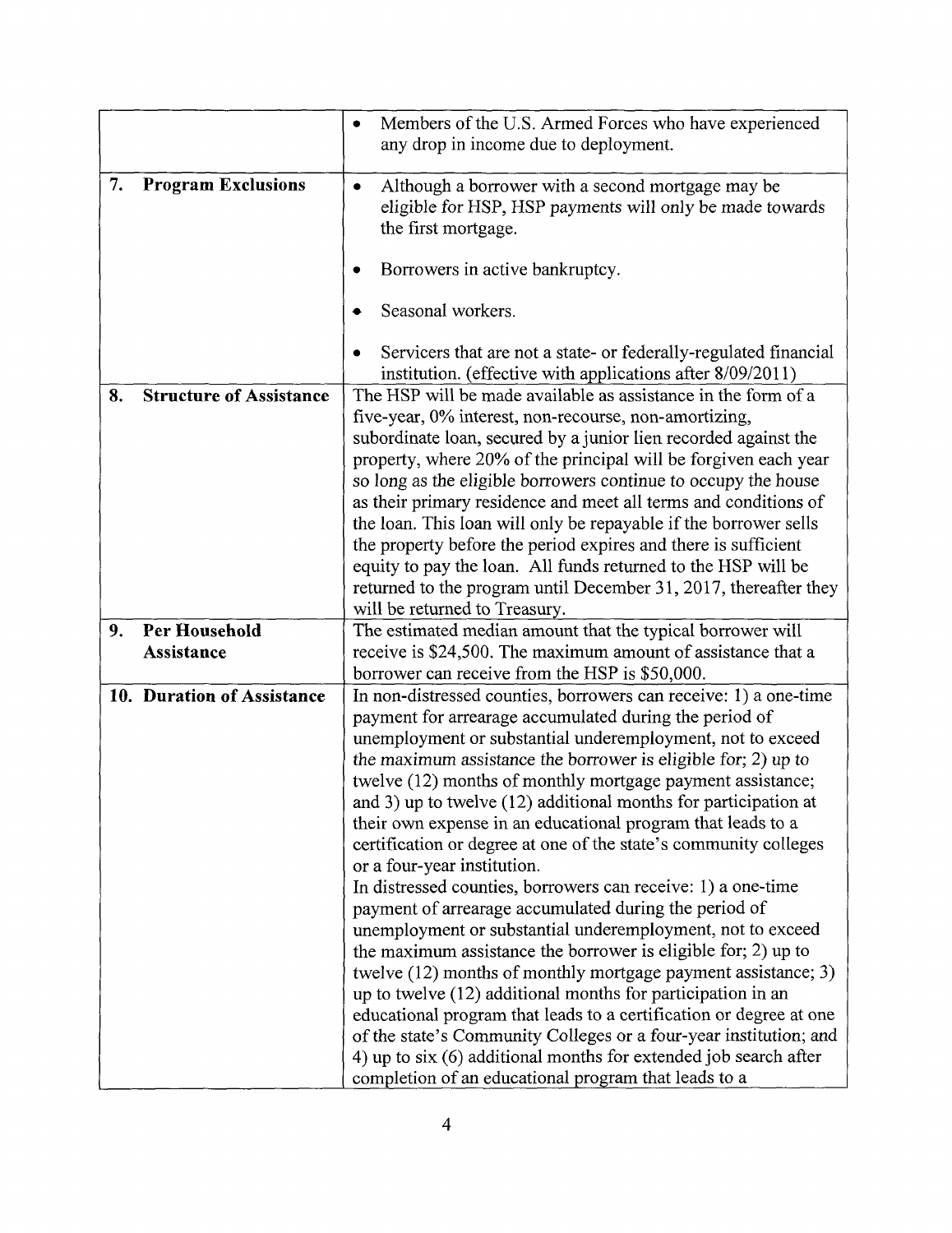|                                                        | certification or degree at one of the state's community colleges<br>or a four-year institution. Assistance will end when: 1) the HSP<br>term ends; 2) the eligible borrower becomes able to resume<br>payments; 3) the eligible borrower sells or abandons the<br>property or; 4) an unanticipated event occurs deeming the<br>eligible borrower or the property ineligible to receive assistance,<br>i.e., death or fire. Assistance will end no later than end of |
|--------------------------------------------------------|---------------------------------------------------------------------------------------------------------------------------------------------------------------------------------------------------------------------------------------------------------------------------------------------------------------------------------------------------------------------------------------------------------------------------------------------------------------------|
|                                                        | quarter or semester during which a borrower discontinues his or                                                                                                                                                                                                                                                                                                                                                                                                     |
|                                                        | her participation in such education program.                                                                                                                                                                                                                                                                                                                                                                                                                        |
| 11. Estimated Number of<br>Participating<br>Households | The HSP will assist approximately 3,800 borrowers.                                                                                                                                                                                                                                                                                                                                                                                                                  |
| 12. Program Inception /                                | MHC will launch a pilot program within thirty (30) days after                                                                                                                                                                                                                                                                                                                                                                                                       |
| <b>Duration</b>                                        | approval from the Treasury, and the full program within one<br>hundred twenty (120) days after approval. The HSP will be<br>available to offer assistance up to three $(3)$ years from inception                                                                                                                                                                                                                                                                    |
|                                                        | or until funds are used up.                                                                                                                                                                                                                                                                                                                                                                                                                                         |
| 13. Program Interactions                               | MHC expects that some borrowers will come out of the National                                                                                                                                                                                                                                                                                                                                                                                                       |
| with Other Programs                                    | Foreclosure Mitigation Counseling program, which program is                                                                                                                                                                                                                                                                                                                                                                                                         |
| (e.g. other HFA                                        | not funded with HHF funds.                                                                                                                                                                                                                                                                                                                                                                                                                                          |
| programs)                                              |                                                                                                                                                                                                                                                                                                                                                                                                                                                                     |
| 14. Program Interactions                               | Borrowers will still be eligible for HSP funds if eligible under                                                                                                                                                                                                                                                                                                                                                                                                    |
| with HAMP                                              | HAMP UP. HSP assistance will be available to borrowers                                                                                                                                                                                                                                                                                                                                                                                                              |
|                                                        | preceding or following UP assistance.                                                                                                                                                                                                                                                                                                                                                                                                                               |
| 15. Program Leverage with                              | MHC will not solicit matching funds for the HSP due to the                                                                                                                                                                                                                                                                                                                                                                                                          |
| <b>Other Financial</b>                                 | short time frame required to submit the HHF application.                                                                                                                                                                                                                                                                                                                                                                                                            |
| <b>Resources</b>                                       |                                                                                                                                                                                                                                                                                                                                                                                                                                                                     |
| 16. Qualify as an                                      | $\boxtimes$ Yes<br>$\square$ No                                                                                                                                                                                                                                                                                                                                                                                                                                     |
| Unemployment<br>Program                                |                                                                                                                                                                                                                                                                                                                                                                                                                                                                     |
|                                                        |                                                                                                                                                                                                                                                                                                                                                                                                                                                                     |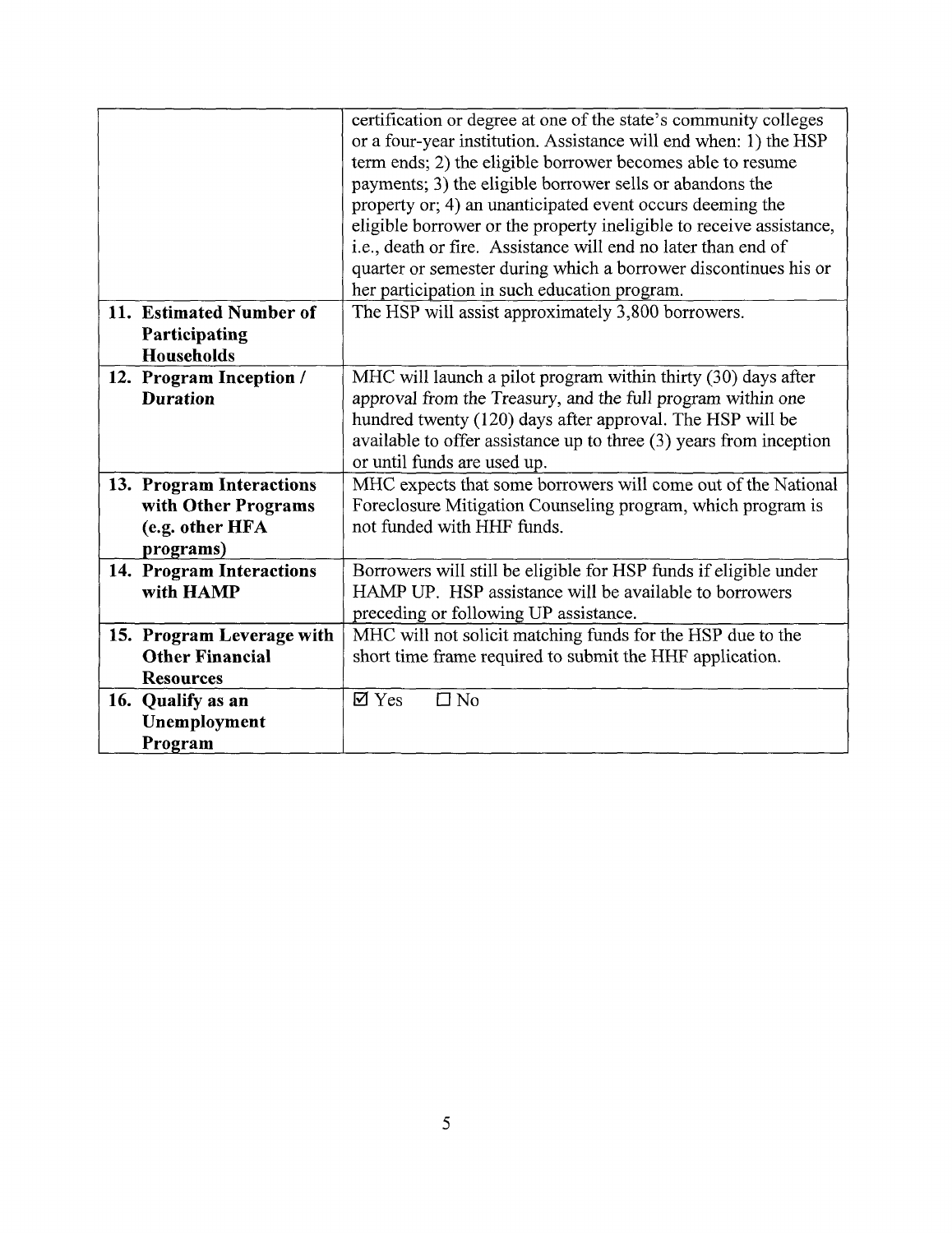## **SCHEDULE C**

## **Permitted Administrative Expenses**

|                                                                                                               | Mesteenou                                                                           |
|---------------------------------------------------------------------------------------------------------------|-------------------------------------------------------------------------------------|
|                                                                                                               |                                                                                     |
| $\begin{array}{c} \mathbf{w} \\ \mathbf{w} \\ \mathbf{w} \\ \mathbf{w} \end{array}$<br>$\mathbf{z}_c$ to<br>ł | $\mathbf{I}$<br>$\mathsf{L}_\ell$<br>$\sim$ 4 $\rm g$<br>erig i s                   |
| One-time / Start-Up Expenses:                                                                                 |                                                                                     |
| <b>Initial Personnel</b>                                                                                      | \$15,000.00                                                                         |
| <b>Building, Equipment, Technology</b>                                                                        | \$0.00                                                                              |
| <b>Professional Services</b>                                                                                  | \$20,500.00                                                                         |
| Supplies / Miscellaneous                                                                                      | \$2,000.00                                                                          |
| Marketing /Communications                                                                                     | \$10,000.00                                                                         |
| Travel                                                                                                        | \$3,000.00                                                                          |
| Website development /Translation                                                                              | \$50,000.00                                                                         |
| Contingency                                                                                                   | \$110,000.00                                                                        |
| <b>Subtotal</b>                                                                                               | \$210,500.00                                                                        |
| 17 14 海外<br>sti eferi<br>ได้ค                                                                                 | 愛観                                                                                  |
| <b>Operating / Administrative</b><br><b>Expenses:</b>                                                         |                                                                                     |
| Salaries                                                                                                      | \$3,602,853.00                                                                      |
| Professional Services (Legal,<br>Compliance, Audit, Monitoring)                                               | \$1,426,735.00                                                                      |
| Travel                                                                                                        | \$54,405.00                                                                         |
| Buildings, Leases & Equipment                                                                                 | \$0.00                                                                              |
| Information Technology &                                                                                      |                                                                                     |
| Communications                                                                                                | \$331,160.00                                                                        |
| Office Supplies/Postage and<br>Delivery/Subscriptions                                                         | \$11,270.00                                                                         |
| Risk Management/ Insurance                                                                                    | \$0.00                                                                              |
| Training                                                                                                      | \$38,270.00                                                                         |
| Marketing/PR                                                                                                  | \$377,025.00                                                                        |
| Applicant credit and criminal<br>background check                                                             | \$340,000.00                                                                        |
| <b>Property Title Verification Service</b>                                                                    | \$323,000.00                                                                        |
| Miscellaneous                                                                                                 | \$57,405.00                                                                         |
| <b>Subtotal</b>                                                                                               | \$6,562,123.00                                                                      |
| at it an<br>$\sim \sum_{\alpha} \gamma_{\alpha} \gamma_{\alpha}$ , $\gamma_{\alpha}$                          | रु<br>∷%ह<br>$\frac{d\mathcal{E}_{\mathcal{W}}}{dt}$ .<br>China.<br>Shi<br>V.<br>ļ. |
| <b>Transaction Related Expenses:</b>                                                                          |                                                                                     |
| <b>Recording Fees</b>                                                                                         | \$58,625.00                                                                         |
| <b>Wire Transfer Fees</b>                                                                                     | \$2,135.00                                                                          |
| <b>Counseling Expenses</b>                                                                                    |                                                                                     |
| File Intake                                                                                                   | \$0.00                                                                              |